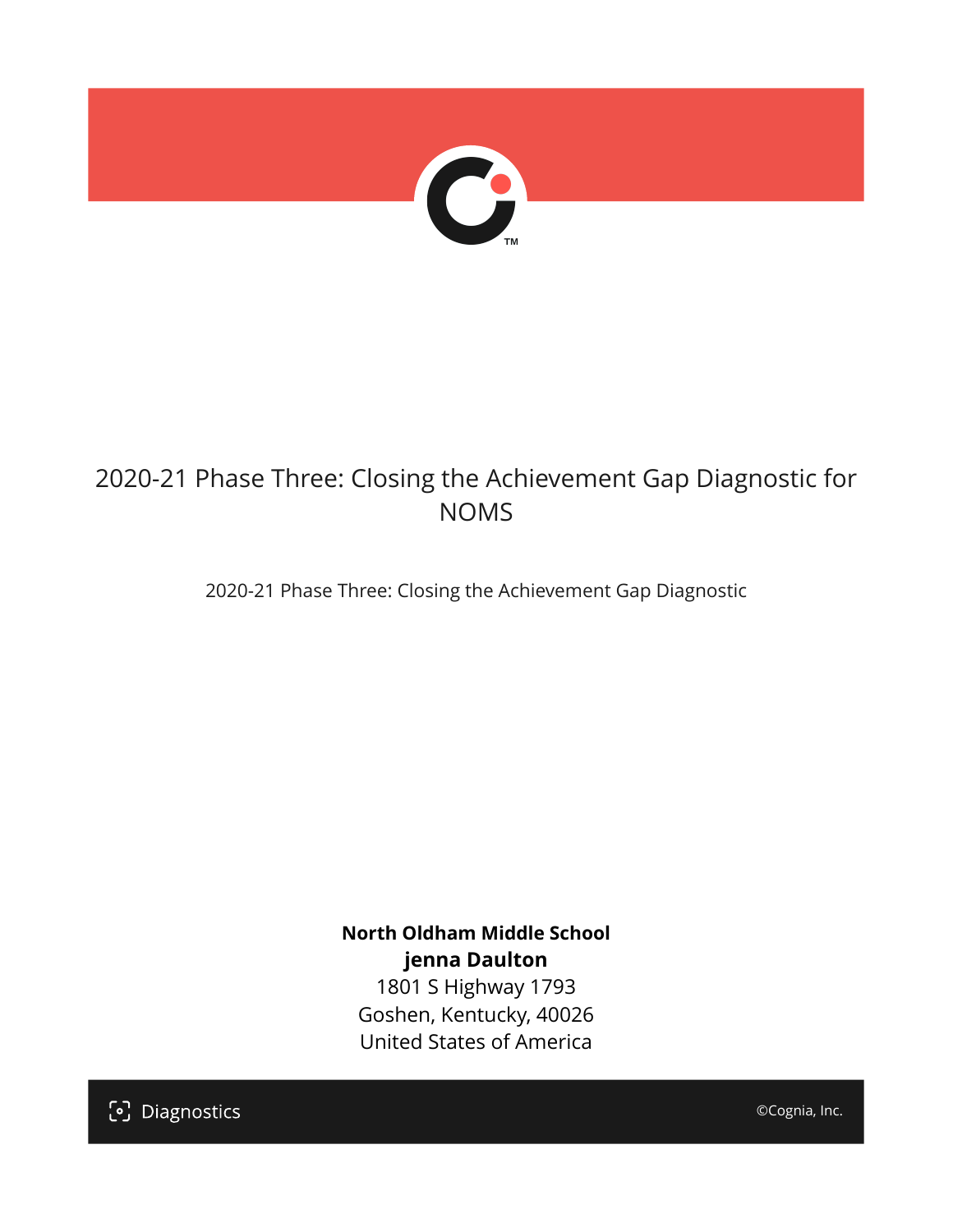#### **Table of Contents**

| 2020-21 Phase Three: Closing the Achievement Gap Diagnostic |  |
|-------------------------------------------------------------|--|
| I. Achievement Gap Group Identification                     |  |
| II. Achievement Gap Analysis                                |  |
| III. Planning the Work                                      |  |
| <b>Attachment Summary</b>                                   |  |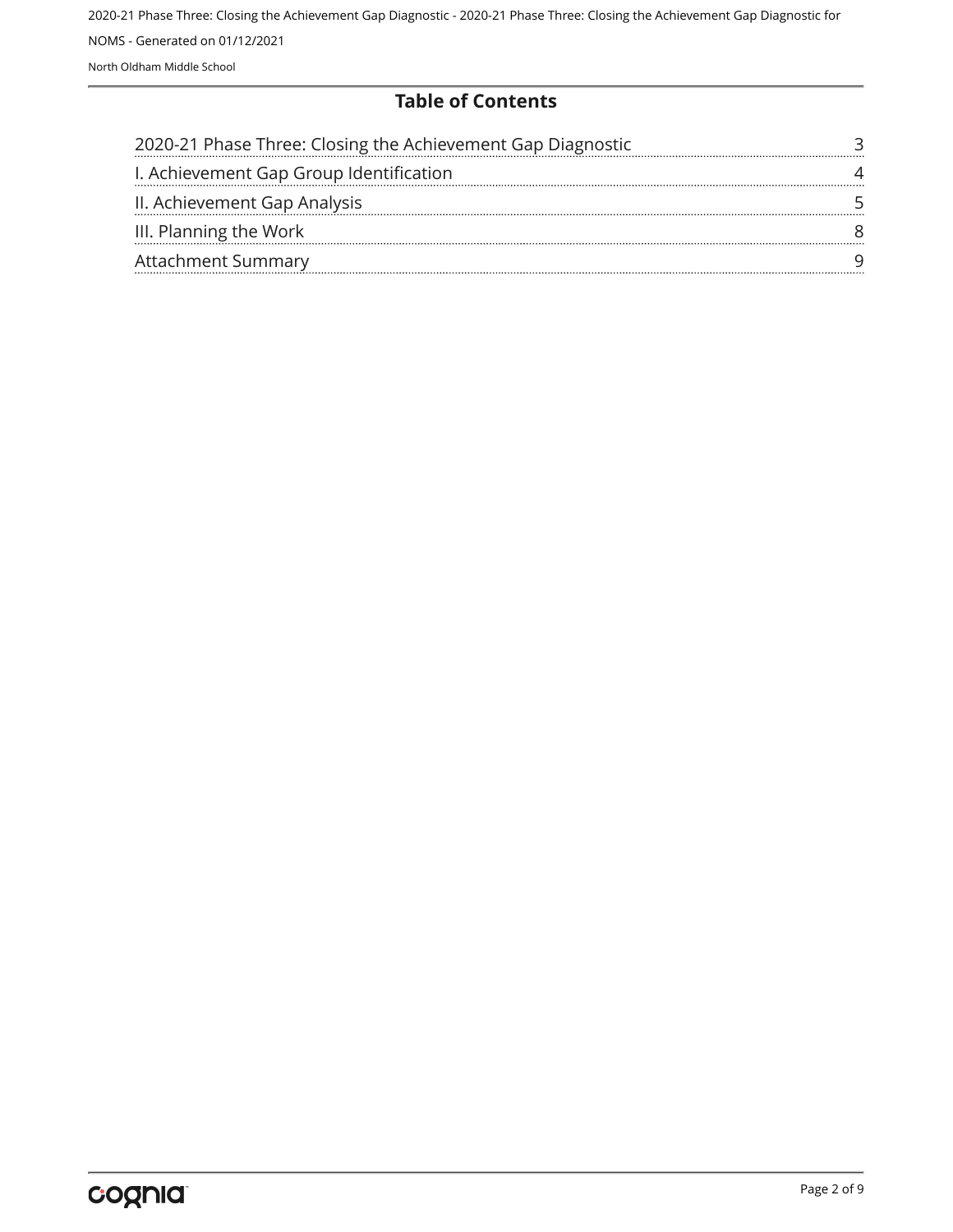## <span id="page-2-0"></span>**2020-21 Phase Three: Closing the Achievement Gap Diagnostic**

The **Closing the Achievement Gap Report** is required by KRS 158.649, which requires the school-based decision making council, or the principal if no council exists to set the school's targets for eliminating any achievement gap. The targets should be established with input from parents, faculty, and staff and submitted to the superintendent for consideration and the local board of education for adoption.

In addition to being a legal mandate, the Closing the Achievement Gap Report is also a vital component of the continuous improvement process. The report is designed to underscore a school's trend data (i.e. two-year window) relating to its individual gap groups. Upon completion of the **Closing the Achievement Gap Report**, schools will have already engaged in a significant piece of school improvement work by intentionally focusing on the gaps that exist among its underserved student populations.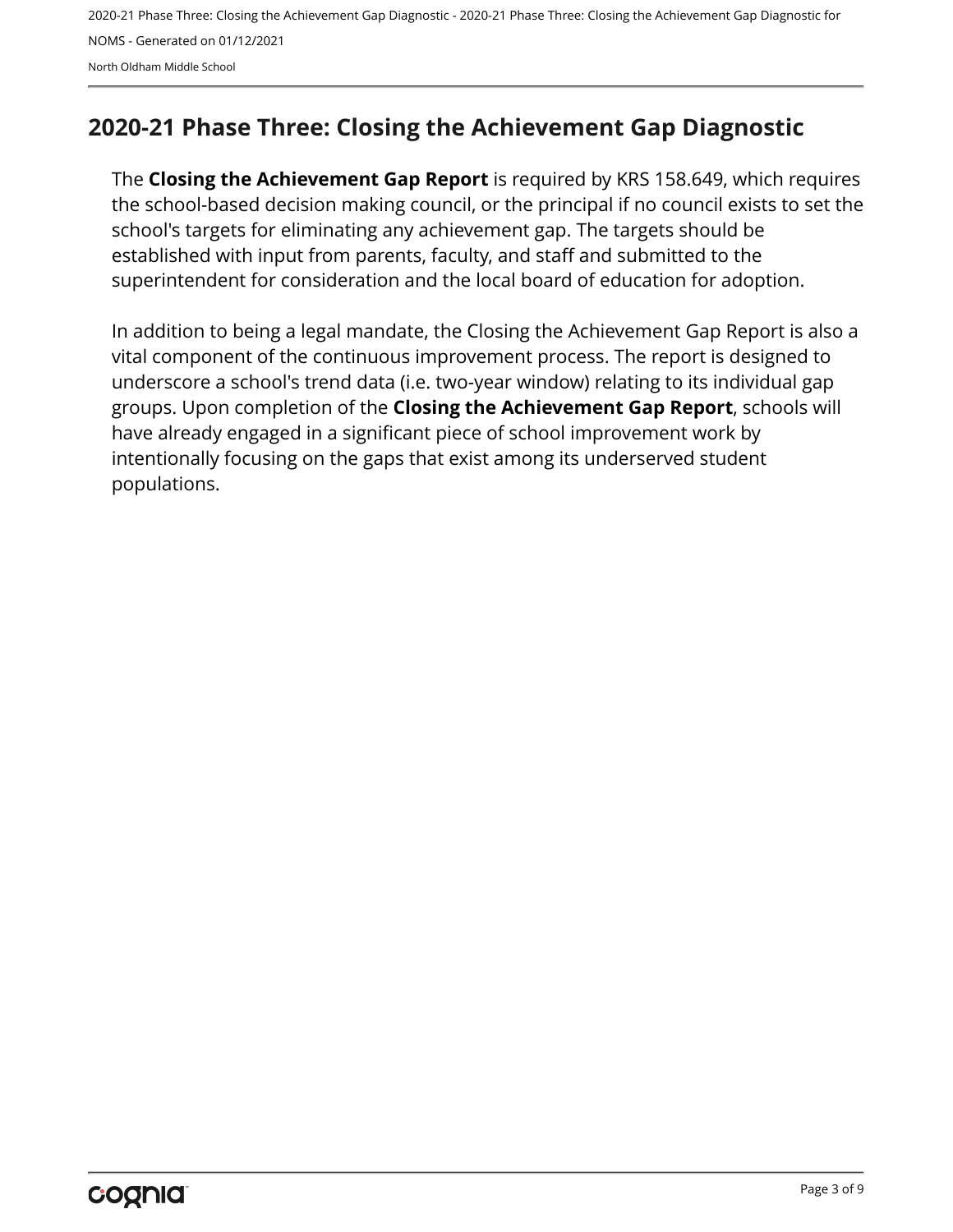## <span id="page-3-0"></span>**I. Achievement Gap Group Identification**

Schools should use a variety of measures and analysis to conduct its annual Closing the Achievement Gap Report pursuant to KRS 158.649.

. Complete the [Achievement Gap Group spreadsheet a](https://drive.google.com/file/d/0B7A6n8V1dmUOWFNKY2dSTTFibjA/view?usp=sharing)nd attach it.

attached

## **ATTACHMENTS**

**Attachment Name**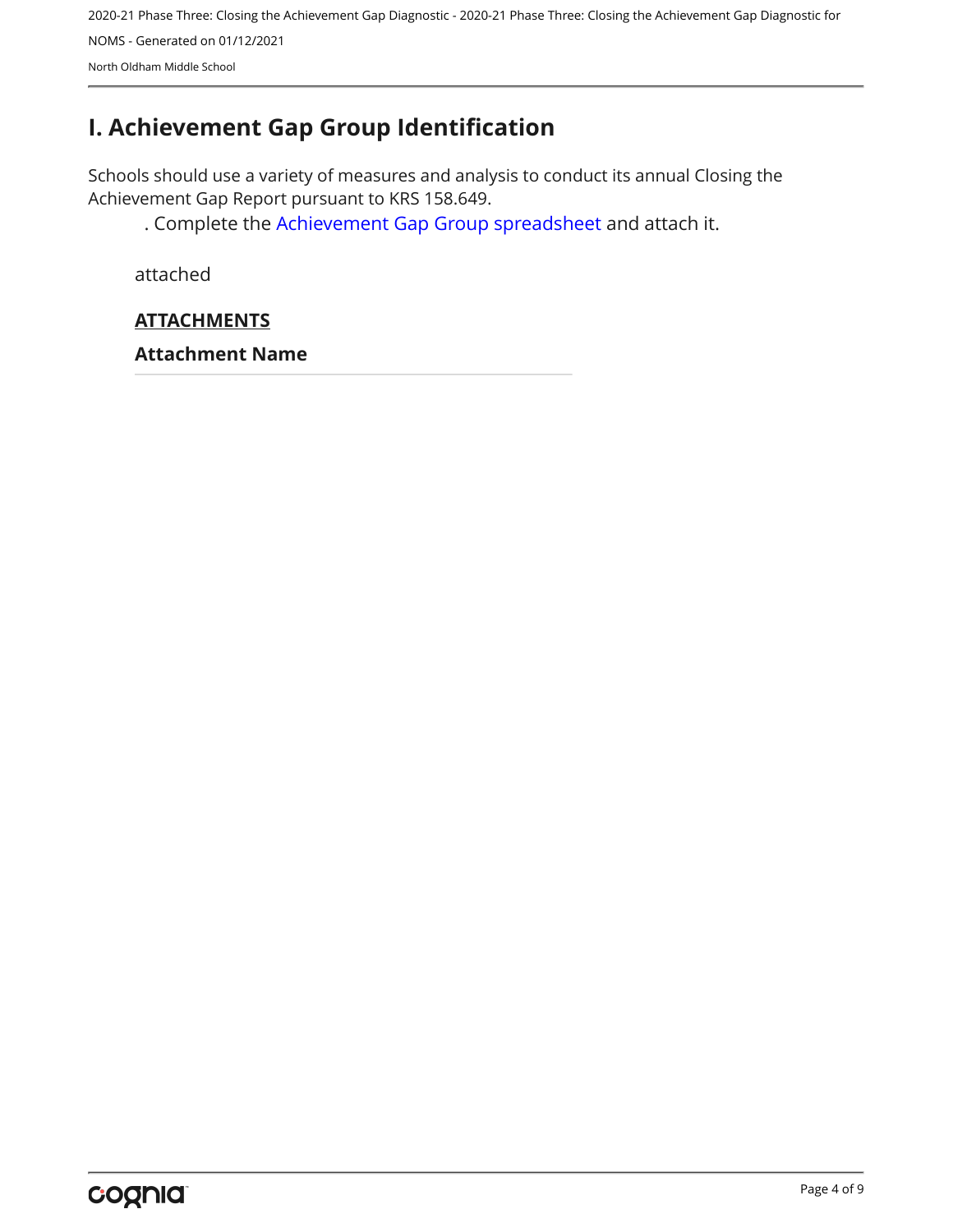## <span id="page-4-0"></span>**II. Achievement Gap Analysis**

A. Describe the school's climate and culture as they relate to its achievement gap population.

NOMS has taking on a culture of "All means All". Professional Learning Communities have increased the amount of student data they are examining. This increases the accountability of teachers for all students. This allows the teachers to be more intentional about their instructional practices toward the students. The ECS department has also been intentional about improving their practices and taking more ownership of their students. They are also improving their co-teaching practices to better instruct students in the classroom and improve the partnership of teachers. The culture of "All means all" is steadily improving which will improve the gap populations.

B. Which achievement gaps has the school successfully **closed**? Use specific data from the previous two academic years when analyzing trends.

NOMS has closed the achievement gap for students who identify as having 2 or more races. We moved from a gap of 5.7 to a gap of -5 over the last 4 years.

C. Based upon the analysis of the school's achievement gap data, identify the gap groups and content areas where the school has **shown improvement**. Use specific data from the previous two academic years when analyzing trends.

In reading the NOMS has successfully closed the GAP of Hispanic Readers (13.9 to 9.9) with Hispanic students increasing their scores over the past 5 years. Also, EL + Monitored students have grown by 3.2 points from 58.3 to 61.5 from the 1718 to 1819 school years.

D. Based upon the analysis of the gap data, identify the gap groups and content areas where the school has **lacked progression or regressed**. Use specific data from the previous two academic years when analyzing trends.

Gaps that still persist are students with disabilities and students living in poverty in reading and math. Students with disabilities in reading were at 35.1 proficiency vs. 85.2 proficiency for non-disabled students. Students experiencing poverty were at 53.5 proficiency vs. 83.2 for students who were not experiencing poverty. In math, achievement gaps persist with Hispanic students (51.5 proficiency vs. 75.2 for white students), 2 or more races (61.5 proficiency vs. 75.2 for white students), students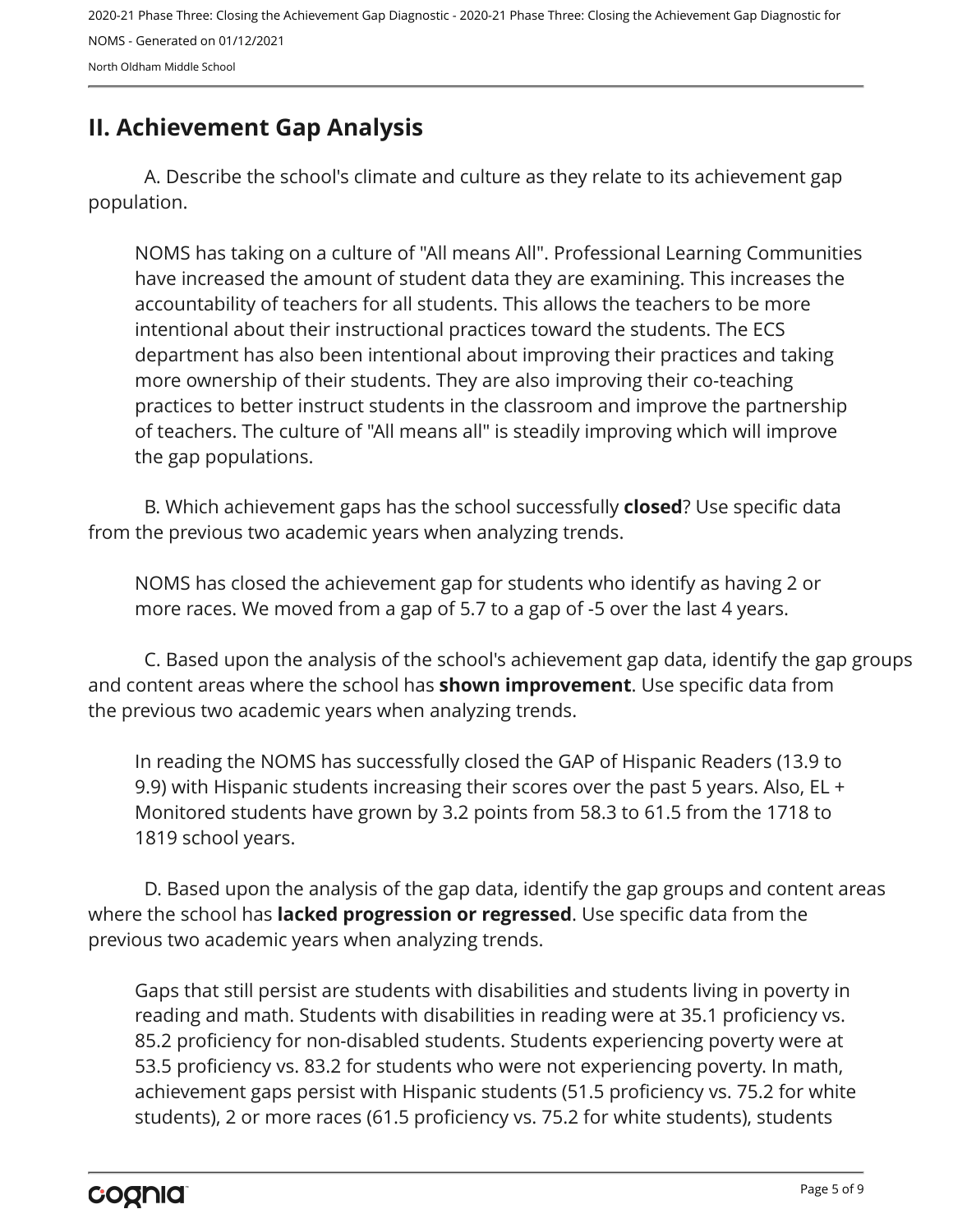North Oldham Middle School

with disabilities (28.4 proficiency vs. 80.1 non-disability) and students experiencing poverty (43.7 proficiency vs. 78.3 for students who were not experiencing poverty).

E. Describe the processes, practices and/or conditions that have prevented the school from closing existing and persistent achievement gaps.

Two factors impact achievement gaps at North Oldham Middle School. First, the gap groups on our campus are relatively small compared to the overall student population. This means that a small change in the number of students produces noticeable shifts in the size of the achievement gap we see. Next, while students with disabilities are meeting the majority of the learning goals identified in their IEP, this is not translating into proficiency scores on standardized tests. As a school, a key focus area will be on improving the co-teaching model in our special education classrooms. We will also be focusing on using Learning Profiles provided by CogAT to create student learner profiles to provide to teachers.

F. Describe the process used to involve teachers, leaders, and other stakeholders in the continuous improvement and planning process as it relates to closing the achievement gap. List the names and roles of strategic partners involved.

Two factors impact achievement gaps at North Oldham Middle School. First, the gap groups on our campus are relatively small compared to the overall student population. This means that a small change in the number of students produces noticeable shifts in the size of the achievement gap we see. Next, while students with disabilities are meeting the majority of the learning goals identified in their IEP, this is not translating into proficiency scores on standardized tests. As a school, a key focus area will be on improving the co-teaching model in our special education classrooms.

G. Describe in detail the school's professional development plan related to its achievement gaps.

*(Note: School-based decision making councils, or principals in schools where no council exists, are required by KRS 158.649(8) to submit revisions to the school improvement plan describing the use of professional development funds to reduce achievement gaps for review and approval by the superintendent. Superintendents shall report, pursuant to KRS 158.649(9), to the local school board and Commissioner of Education schools failing to meet targets to reduce the gap in student achievement for any student group two years in a row, and improvement plans for those schools will be subject to review and approval by KDE.)*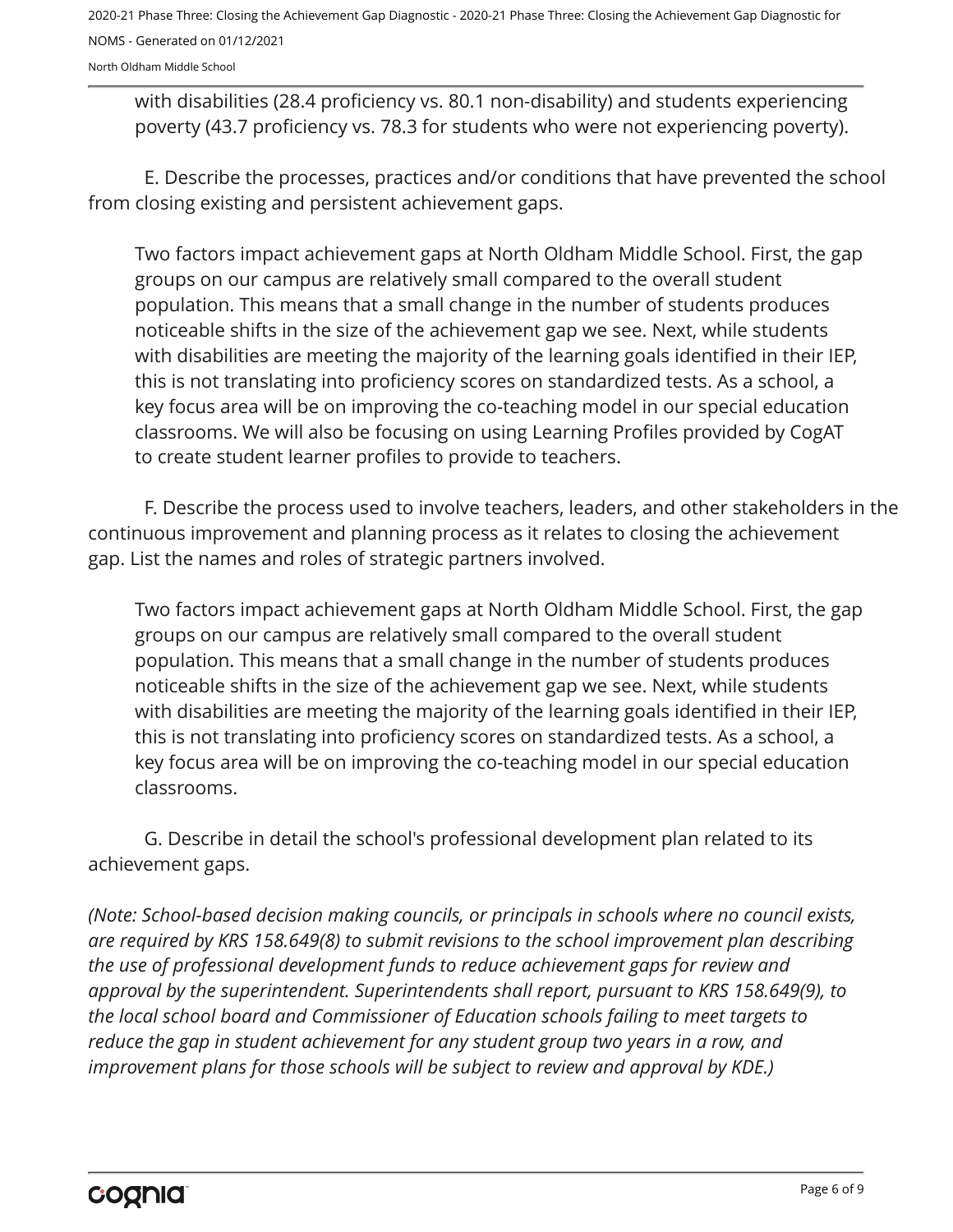North Oldham Middle School

Students receive a double dose of reading and math three days per week for 35 minutes during Mustang Time. In addition to this, our ESS plan pays for an additional teacher to work with Tier III students in grades 6-8 three days per one of their 40 minute related arts classes. This intervention class provides support for students in in reading, writing and math. The teacher uses differentiated and intentional instruction to address specific student needs. Our Professional Development plan is to improve the quality of our instructional practices through making workshop model more effective and consistent, increasing teacher knowledge base about Edgenuity, and supporting teachers in working in a coteaching setting. Additionally, we will improve writing strategies for students.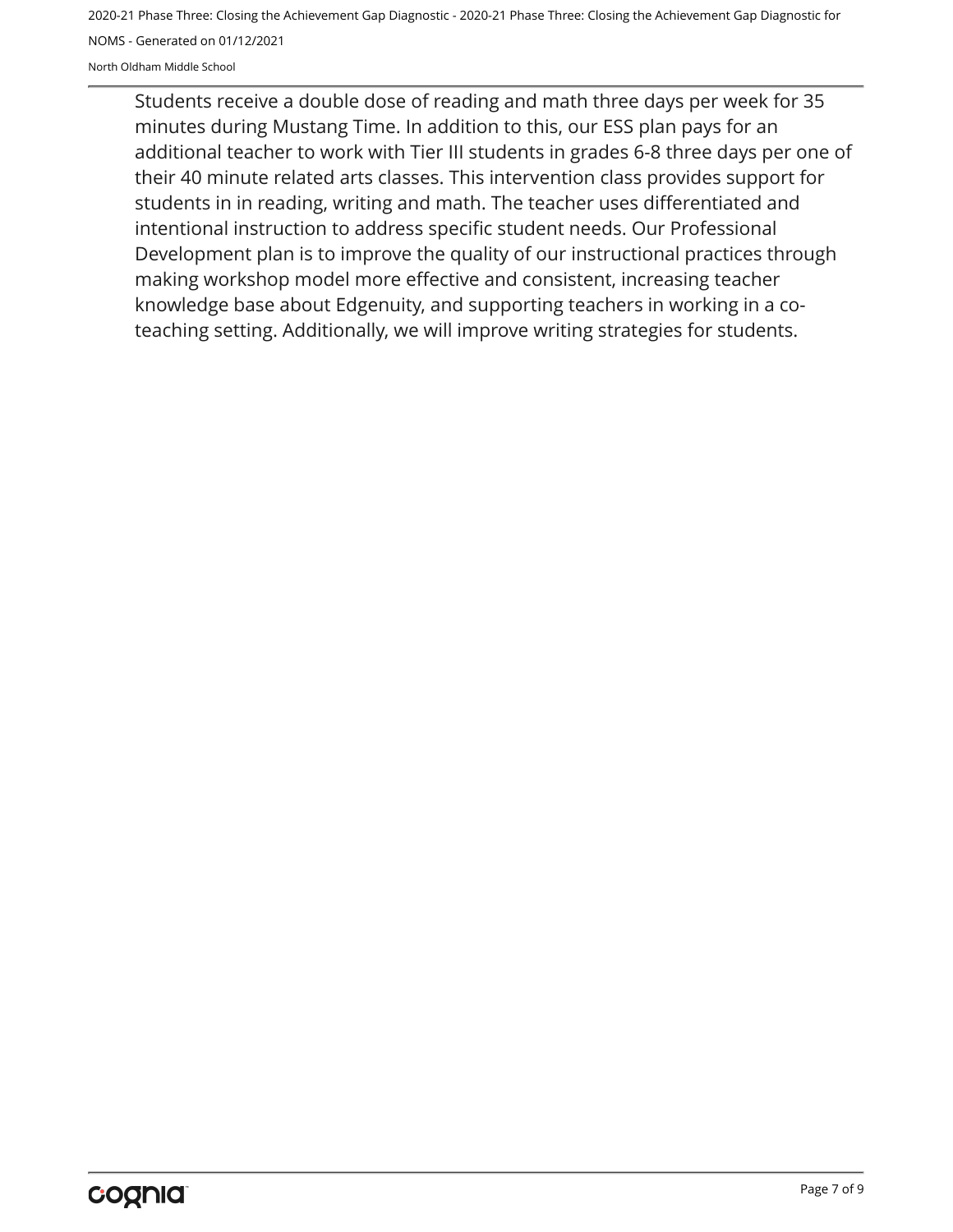## <span id="page-7-0"></span>**III. Planning the Work**

. List all measurable goals for each identified gap population and content area for the current school year. This percentage should be based on trend data identified in Section II and based on data such as universal screeners, classroom data, ACT, and Response to Intervention (RTI). Content areas should never be combined into a single goal (i.e., Combined reading and math should always be separated into two goals – one for reading and one for math – in order to explicitly focus on strategies and activities tailored to the goal).

Increase proficiency of students in GAP Groups in reading and math as measured by KPREP Assessment as follows: Reading: SWD: 35.1% to 36.5% Math: SWD: 28.4% to 29% .

## **ATTACHMENTS**

#### **Attachment Name**

Step 1: Download the [Closing the Achievement Gap Summary](https://drive.google.com/file/d/0B6i22i6omk4ySmUtTHZuSVRFazQ/view) spreadsheet.

Step 2: Complete your findings and answers.

Step 3: Upload the Completed Closing the Achievement Gap Plan Summary spreadsheet.

attached

.

#### **ATTACHMENTS**

#### **Attachment Name**